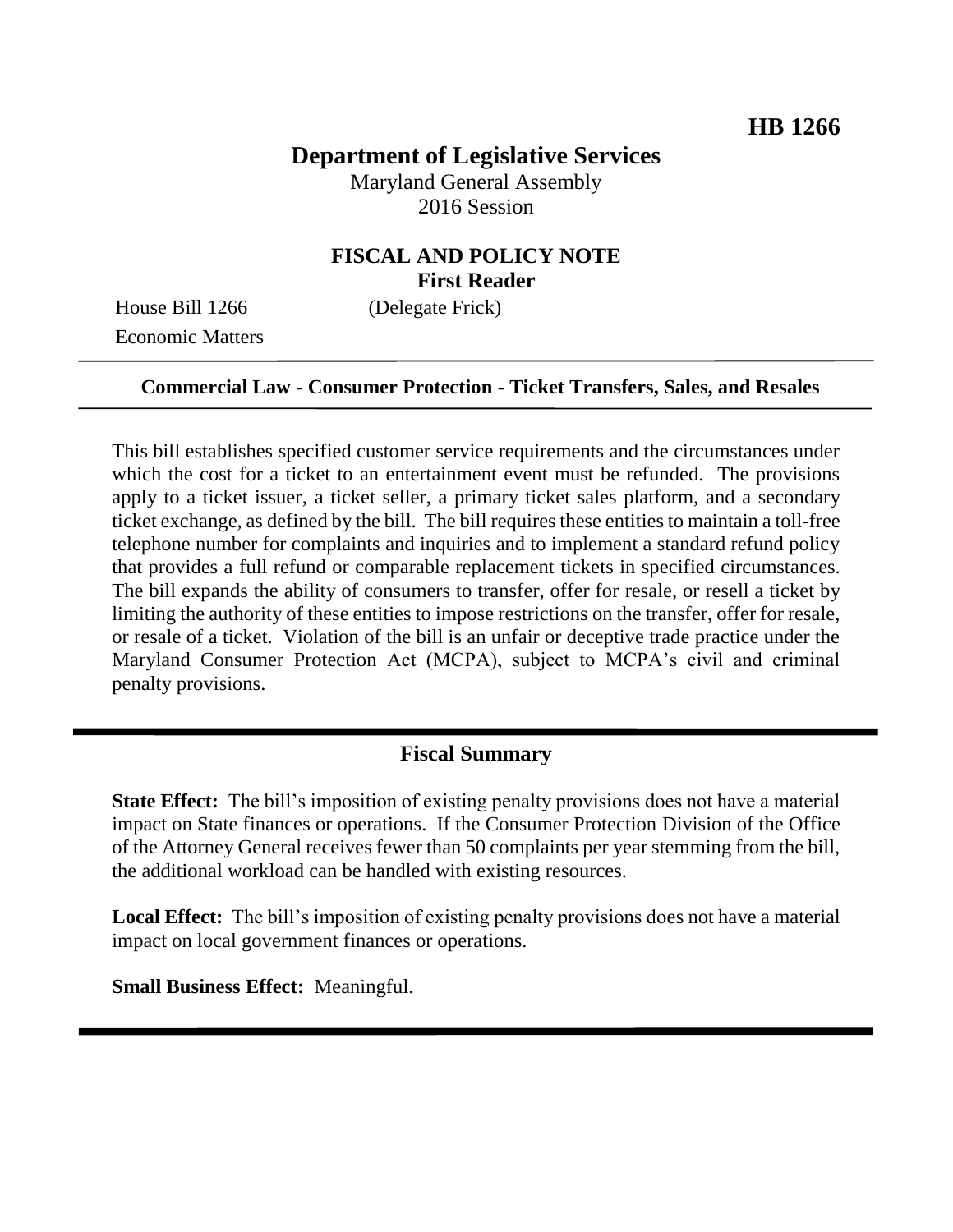## **Analysis**

**Bill Summary:** The bill defines several terms related to ticket transfers, sales, and resales. As in current law, "ticket" is defined as a ticket for admission to an entertainment event; "entertainment event" is defined as a performance, recreation, amusement, diversion, spectacle, show, or any similar event, and includes a theatrical or musical performance, concert, film, game, ride, or sporting event.

- "Primary ticket sales platform" is a marketplace operated by or on behalf of a ticket issuer for consumers to make an initial purchase of tickets from a ticket issuer.
- "Resale" means any purchase of a ticket subsequent to the initial purchase of the ticket from a ticket issuer, regardless of the method of delivery or transfer of the ticket.
- "Secondary ticket exchange" means an electronic marketplace that enables consumers to sell, purchase, and resell tickets.
- "Ticket issuer" means any person that issued tickets, directly or indirectly, for an entertainment event.
- "Ticket seller" means a person engaged in the sale or resale of tickets.
- "Venue" means a theater, stadium, field, hall, or any other facility at which an entertainment event takes place.

### *Ticket Refunds*

The standard refund policy established by the bill requires a ticket issuer, ticket seller, primary ticket sales platform, or secondary ticket exchange to provide a full refund (or comparable replacement tickets) if:

- the entertainment event is cancelled without being rescheduled;
- the ticket a purchaser receives is counterfeit;
- the ticket issuer has cancelled the ticket for nonpayment of the ticket price by the initial purchaser or for any reason other than an act or omission of the purchaser;
- the ticket fails to conform to the description that the ticket seller provided;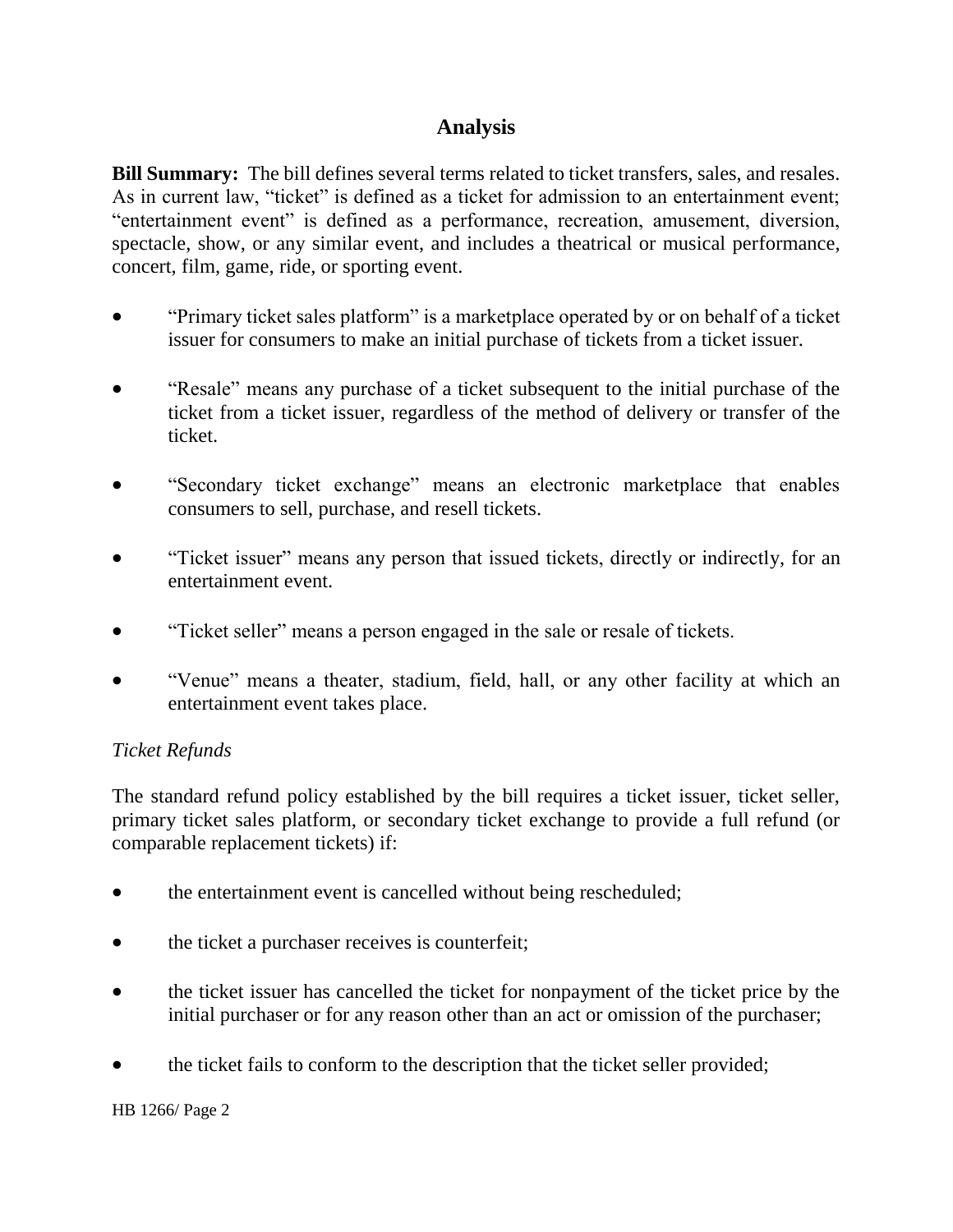- the purchaser did not receive the ticket before the occurrence of the entertainment event (unless the failure of the receipt was due to an act or omission of the purchaser); or
- the ticket did not provide the purchaser admission to the entertainment event for which the ticket was purchased.

The refund must include the full amount the purchaser paid for the ticket as well as all fees charged in connection with the purchase of the ticket (including download fees, delivery fees, and shipping fees). A ticket seller may satisfy the refund requirements by using a secondary ticket exchange that complies with the established requirements.

The bill's requirements may not be construed to prohibit a ticket issuer, ticket seller, primary ticket sales platform, or secondary ticket exchange from taking reasonable actions to remediate incidents of fraud, or from implementing consumer protection policies that exceed the standards established under the bill.

### *Prohibitions and Restrictions on Ticket Transfers, Resales, or Offers for Resale*

A ticket issuer, ticket seller, primary ticket sales platform, or secondary ticket exchange may not:

- prohibit or restrict the transfer, resale, or offer for resale of a ticket;
- impose license or contractual terms on the initial sale of a ticket that include specified restrictions;
- require the purchaser of a ticket to agree (1) not to transfer, offer for resale, or resell the ticket or (2) to only transfer, offer for resale, or resell the ticket using a secondary ticket exchange (or other method) that the ticket issuer approves;
- penalize or discriminate against a purchaser of a ticket who transfers, offers for resale, or resells the purchaser's ticket;
- penalize, discriminate against, or deny access to a ticket holder solely on the grounds that the ticket was resold; or
- use specified technology or ticket delivery methods that have the effect of precluding or hindering the ability of the purchaser of a ticket to transfer, offer for resale, or resell the ticket.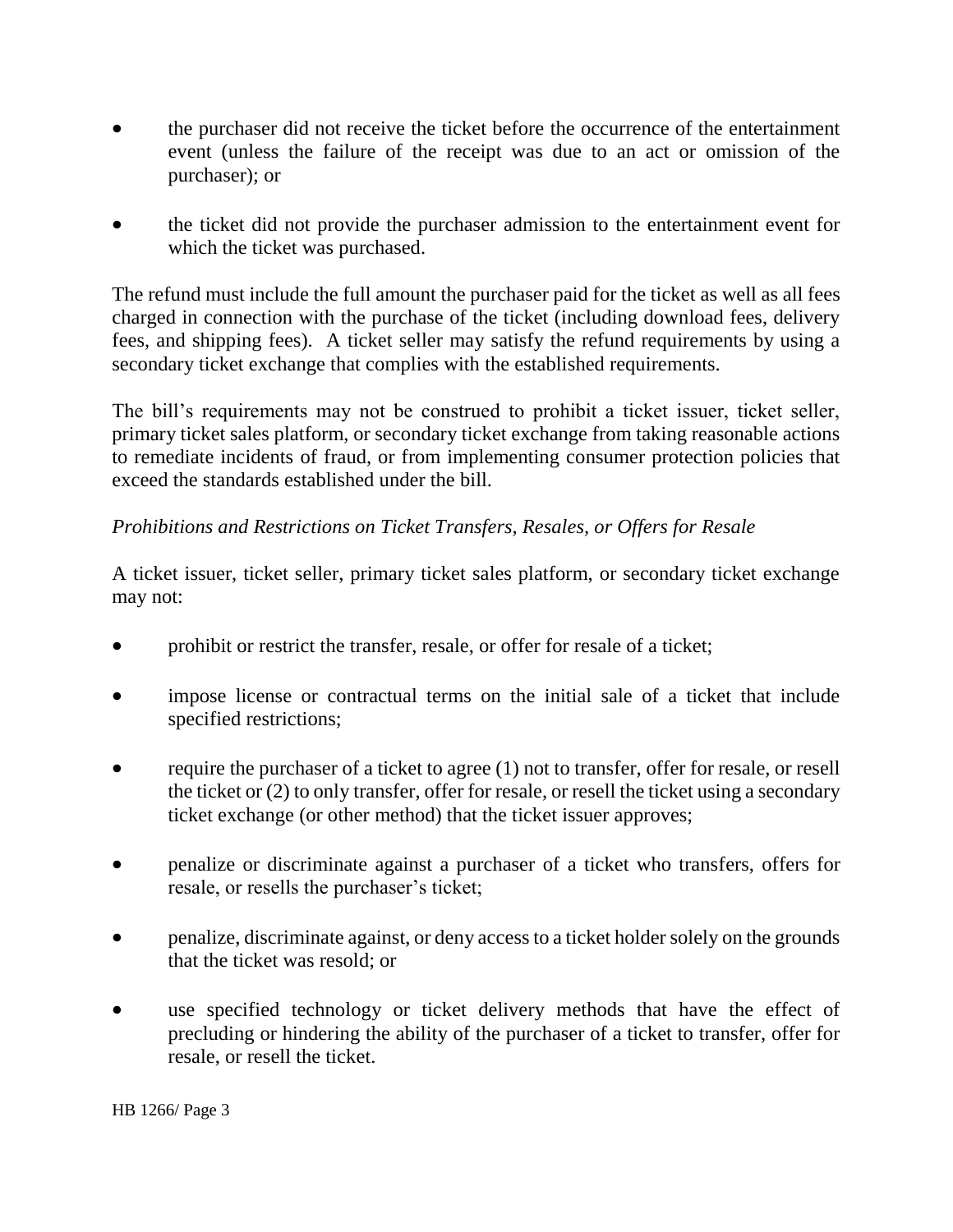### *Prohibitions on Legal Action*

The bill also prohibits a ticket issuer or primary ticket sales platform from taking legal action that is based on an action of the ticket issuer or primary ticket sales platform that is a violation of specified provisions in the Commercial Law Article. Additionally, a ticket issuer or primary ticket sales platform may not take legal action that is against (1) a purchaser of a ticket who transfers, offers for resale, or resells a ticket; (2) a person that facilitates the resale of a ticket; (3) a person that provides services related to the resale of a ticket; or (4) the operator of a secondary ticket exchange.

An operator of a venue (or an agent of the operator) may (1) maintain and enforce any policies regarding conduct or behavior at the venue; (2) establish limits on the quantity of tickets purchased during an initial sale of tickets for an entertainment event; (3) revoke or restrict season tickets for specified reasons.

An operator of a venue (or agent of the operator) may also restrict the offer for resale or the resale of tickets initially sold or given to individuals or groups as part of a targeted promotion or a discounted price because of the individuals' or groups' status. The restriction includes groups or individuals characterized by a disability, membership in a religious or civic organization, or economic hardship. The restriction also requires that tickets sold to specified individuals or groups are (1) not offered promotionally to the general public and (2) marked clearly as a ticket restricted to the specified individuals or groups.

**Current Law:** A person may not intentionally sell or use software to circumvent a security measure, an access control system, or any other control or measure on a ticket seller's website that is used to ensure an equitable ticket buying process. A violation is an unfair or deceptive trade practice under MCPA.

An unfair or deceptive trade practice under MCPA includes, among other acts, any false, falsely disparaging, or misleading oral or written statement, visual description, or other representation of any kind which has the capacity, tendency, or effect of deceiving or misleading consumers. The prohibition against engaging in any unfair or deceptive trade practice encompasses the offer for or actual sale, lease, rental, loan, or bailment of any consumer goods, consumer realty, or consumer services; the extension of consumer credit; the collection of consumer debt; or the offer for or actual purchase of consumer goods or consumer realty from a consumer by a merchant whose business includes paying off consumer debt in connection with the purchase of any consumer goods or consumer realty from a consumer.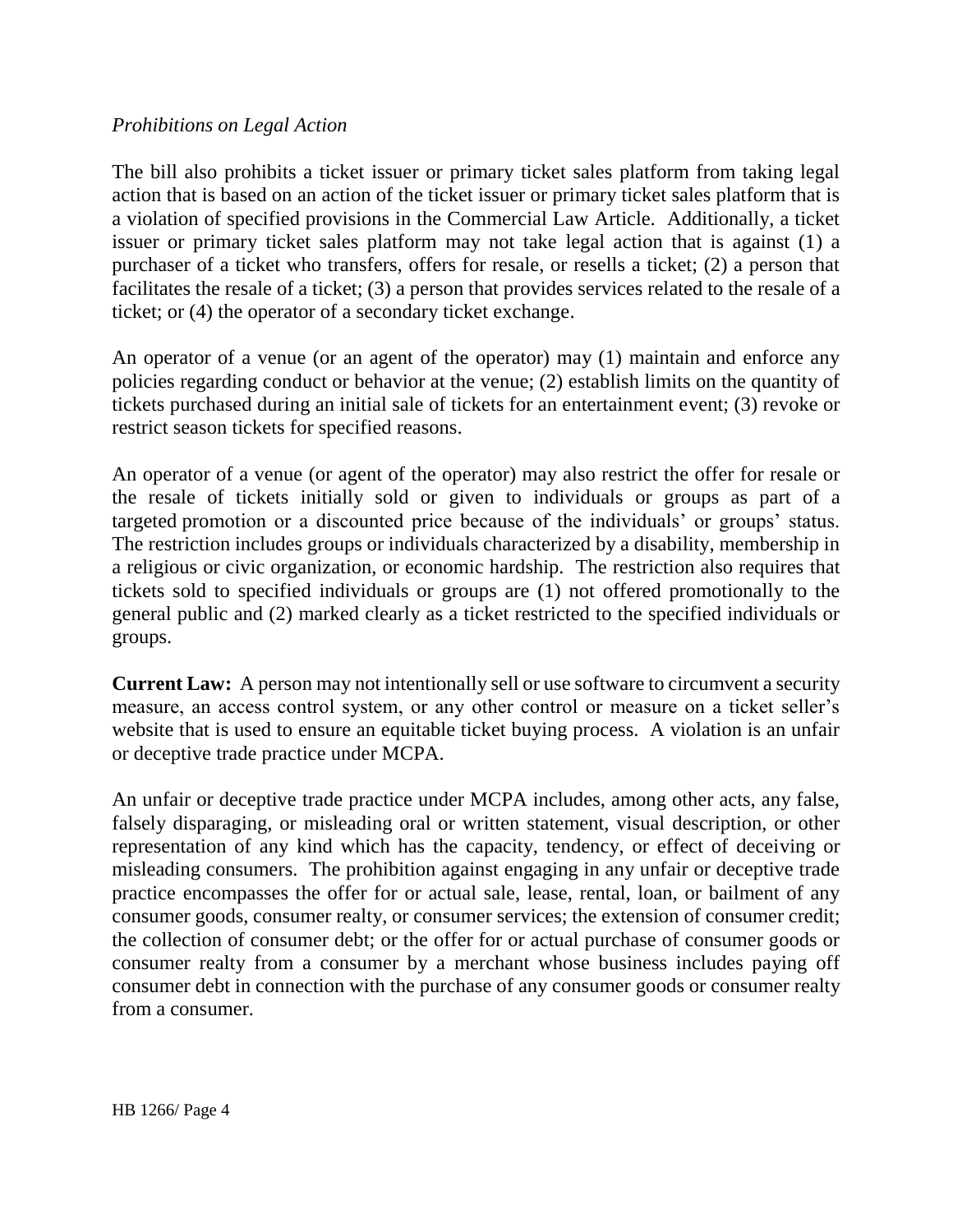The Consumer Protection Division is responsible for enforcing MCPA and investigating the complaints of aggrieved consumers. The division may attempt to conciliate the matter, issue a cease and desist order, or file a civil action in court. A merchant who violates MCPA is subject to a fine of up to \$1,000 for the first violation and up to \$5,000 for each subsequent violation. In addition to any civil penalties that may be imposed, any person who violates MCPA is guilty of a misdemeanor and, on conviction, is subject to a fine of up to \$1,000 and/or imprisonment for up to one year.

**Background:** According to *The New York Times*, ticket sellers (including promoters, producers, artists, and sports teams) have increasingly opted to utilize a process known as "paperless ticketing," in which tickets are purchased by credit card and the purchaser is required to present the same credit card as well as photo identification in order to gain entry to an event. Ticket sellers, including large-scale sellers like Ticketmaster, maintain that the restrictions are intended as safeguards to prevent scalping; bulk ticket purchases by automated software bots; and the use of counterfeit, stolen, or lost tickets. Critics of the practice, however, claim that the restrictions prevent purchasers from giving tickets as gifts or reselling them and that the restrictions actually target independent resale marketplaces (*e.g.*, StubHub) where consumers can purchase tickets for less than face value. Of the more than 100 million live-event tickets sold each year, only about 1% are paperless tickets. In 2010, New York became the first state to pass legislation to specifically establish that consumers may transfer paperless tickets to others as they please. Several other states, including Minnesota, Massachusetts, Connecticut, North Carolina, Florida, and New Jersey, have introduced similar legislation.

**Small Business Effect:** Small businesses that sell tickets to entertainment events and that currently engage in the bill's prohibited practices would need to alter their ticket sale practices and establish the bill's required refund procedures. Such businesses would also need to establish the toll-free number required under the bill. On the other hand, small businesses currently engaged in the activities protected under the bill could benefit. Such businesses would also be protected from legal actions prohibited under the bill.

## **Additional Information**

**Prior Introductions:** None.

**Cross File:** SB 881 (Senator Jennings) - Finance.

**Information Source(s):** Office of the Attorney General (Consumer Protection Division), *New York Times*, Department of Legislative Services

HB 1266/ Page 5